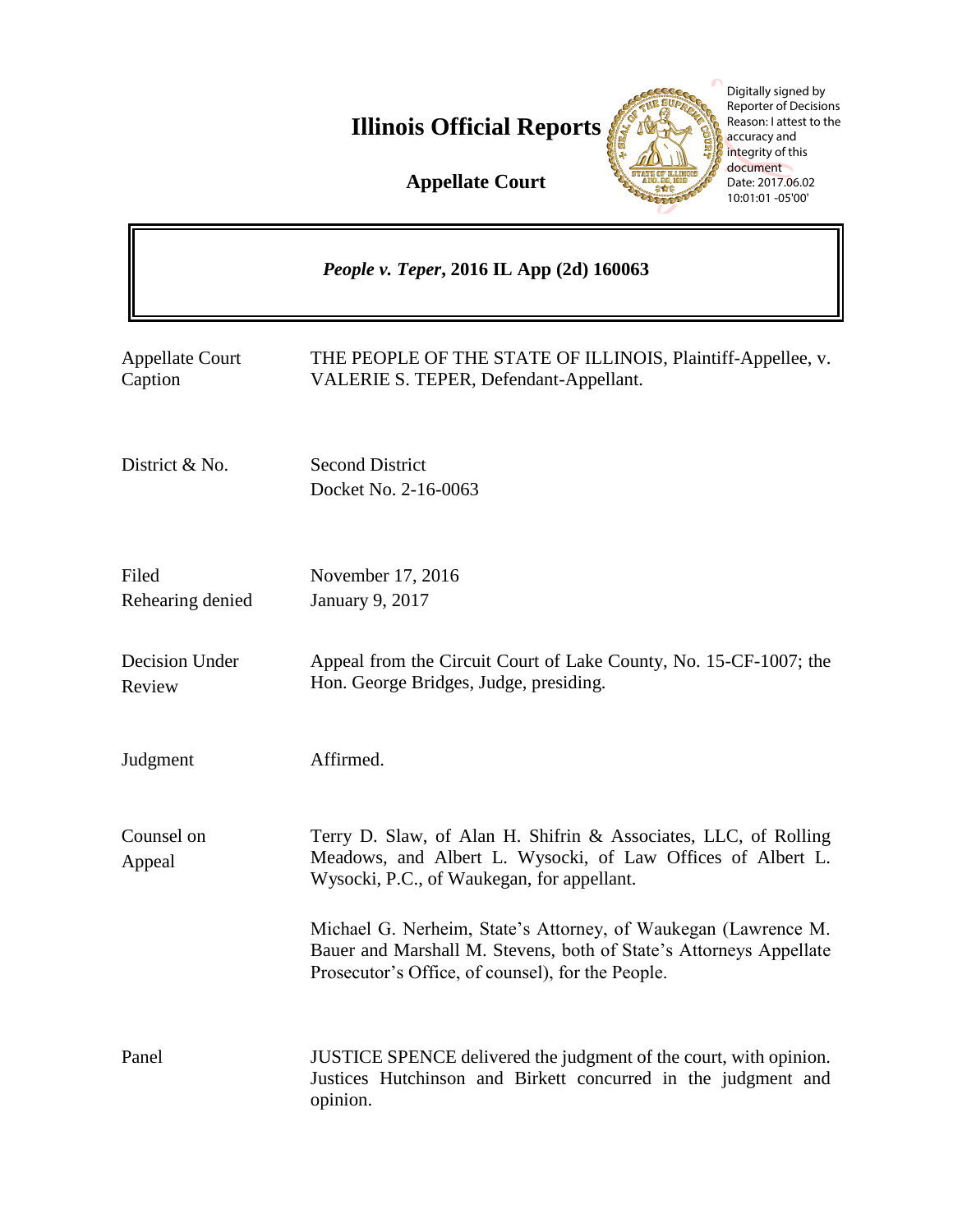#### **OPINION**

¶ 1 Following a stipulated bench trial, defendant, Valerie S. Teper, was convicted of unlawful possession of a controlled substance (720 ILCS 570/402(c) (West 2014)). She was sentenced to 18 months' probation and 12 months' periodic imprisonment, and she was also ordered to perform 150 hours of public service. On appeal, defendant argues that the trial court erred in denying her motion to dismiss the charge, pursuant to section 414 of the Illinois Controlled Substances Act (Act) (720 ILCS 570/414 (West 2014)). In certain situations, section 414 provides immunity from prosecution for possession of a small amount of a controlled substance for a person reporting or experiencing a drug overdose. See *id.* Defendant also argues that the trial court erred in failing to sentence her to first-offender probation under section 410 of the Act (720 ILCS 570/410 (West 2014)).

¶ 2 We conclude that section 414 does not apply because the evidence of defendant's drug possession was not "acquired as a result of" (720 ILCS 570/414(c) (West 2014)) defendant "seeking or obtaining emergency medical assistance." Even otherwise, the statute would not extend immunity to defendant because the police had probable cause to arrest defendant based on evidence that was "not obtained as a direct result of" defendant "seeking or obtaining emergency medical assistance" (720 ILCS 570/414(e) (West 2014)). In other words, defendant is not entitled to immunity under the plain language of section 414(c), and even if she were, section 414(e) would prohibit the extension of that immunity because the police had probable cause to arrest her based on information the police acquired before she obtained emergency medical assistance. We further conclude that the trial court did not abuse its discretion in sentencing defendant. Therefore, we affirm.

#### ¶ 3 I. BACKGROUND

¶ 4 On June 3, 2015, defendant was charged by indictment with unlawful possession of a controlled substance for unlawfully possessing less than 15 grams of heroin (720 ILCS 570/402(c) (West 2014)). She was also charged with unlawful possession of hypodermic syringes (720 ILCS 635/1(a) (West 2014)) for possessing two hypodermic syringes to inject controlled substances.

¶ 5 On July 23, 2015, defendant filed a motion to dismiss the charges. She alleged as follows. On April 16, 2015, two people walked into the Park City police department and told an officer that a driver was slumped over in her car on Route 120. When officers arrived at the scene, they found defendant slumped over in the driver's seat. She was unresponsive and had difficulty breathing. The officers believed that defendant had overdosed on heroin, and an officer injected her with Narcan, $<sup>1</sup>$  a medication that blocks the effects of opiates. Defendant then</sup> began to breathe at a normal rate and became conscious. After removing her from the car, the officers found about one gram of heroin and several hypodermic needles.

 $\overline{a}$ 

¶ 6 Defendant cited section 414, which is entitled "Overdose; limited immunity from prosecution" and provides, in relevant part:

<sup>1</sup>Narcan is the brand name for naloxone. *Isham v. Colvin*, No. 13-2377, 2015 WL 691411, at \*10 n.24 (D. Minn. Feb. 8, 2015).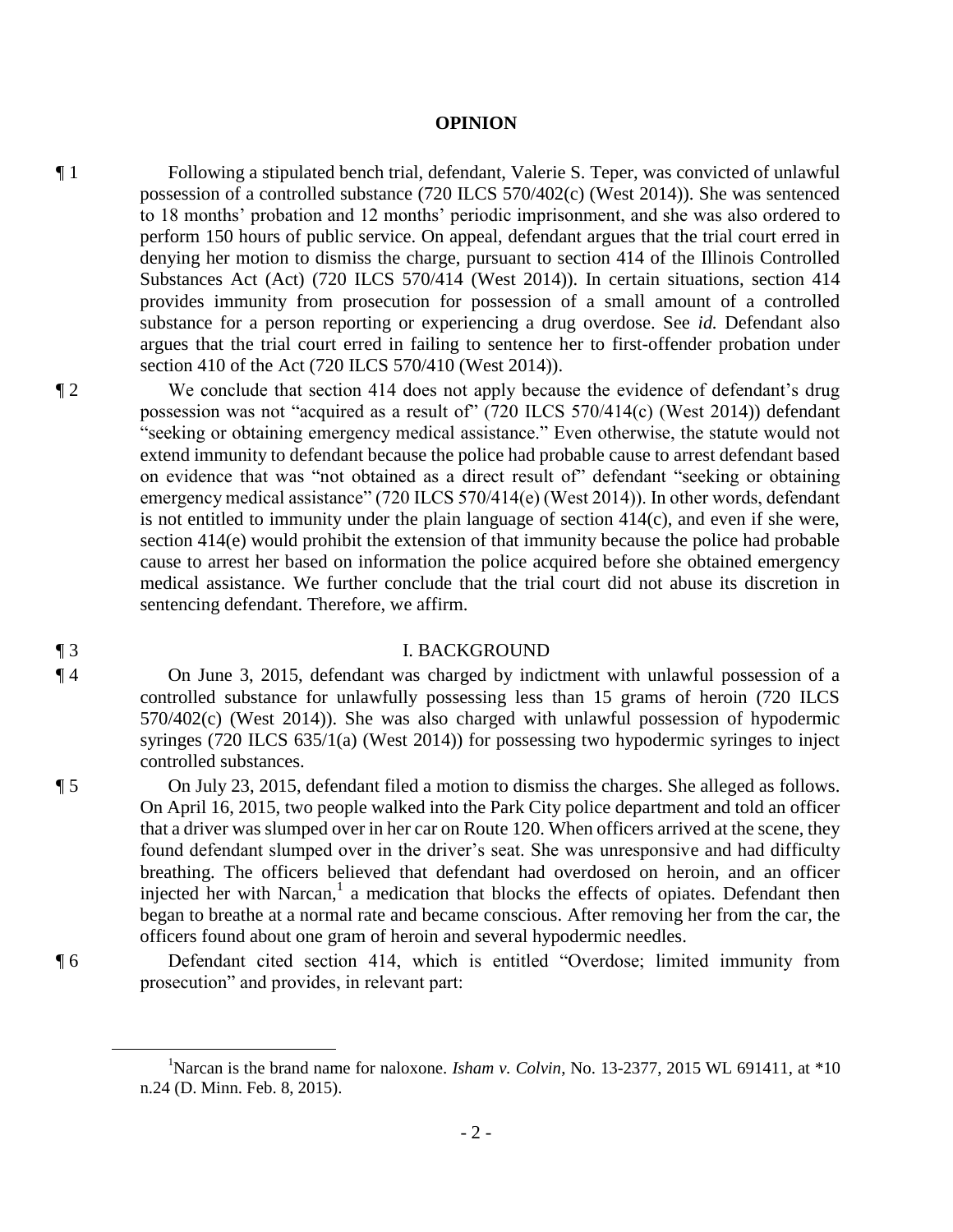"(b) A person who, in good faith, seeks or obtains emergency medical assistance for someone experiencing an overdose shall not be charged or prosecuted for Class 4 felony possession of a controlled, counterfeit, or look-alike substance or a controlled substance analog if evidence for the Class 4 felony possession charge was acquired as a result of the person seeking or obtaining emergency medical assistance and providing the amount of substance recovered is within the amount identified in subsection (d) of this Section.

 (c) *A person who is experiencing an overdose* shall not be charged or prosecuted for Class 4 felony possession of a controlled, counterfeit, or look-alike substance or a controlled substance analog *if evidence* for the Class 4 felony possession charge *was acquired as a result of the person seeking or obtaining emergency medical assistance* and providing the amount of substance recovered is within the amount identified in subsection (d) of this Section.

 (d) For the purposes of subsections (b) and (c), the limited immunity shall only apply to a person possessing the following amount:

(1) less than 3 grams of a substance containing heroin;

 $* * *$ 

 (e) The limited immunity described in subsections (b) and (c) of this Section shall not be extended if law enforcement has reasonable suspicion or probable cause to detain, arrest, or search the person described in subsection (b) or (c) of this Section for criminal activity and the reasonable suspicion or probable cause is based on information obtained prior to or independent of the individual described in subsection (b) or (c) taking action to seek or obtain emergency medical assistance and not obtained as a direct result of the action of seeking or obtaining emergency medical assistance. Nothing in this Section is intended to interfere with or prevent the investigation, arrest, or prosecution of any person for the delivery or distribution of cannabis, methamphetamine or other controlled substances, drug-induced homicide, or any other crime." (Emphases added.) 720 ILCS 570/414 (West 2014).

¶ 7 In her motion to dismiss, defendant argued that section 414 applied because she was experiencing an overdose, and the evidence for her possession charge was acquired as a result of a person seeking or obtaining emergency medical assistance. Defendant argued that subsection (e) was inapplicable because, prior to or independent of defendant obtaining emergency medical assistance, the police had not learned any information that would have given them reasonable suspicion or probable cause to detain, arrest, or search her.

¶ 8 A hearing on the motion took place on October 15, 2015. Officer Kenneth Stoves of the Park City police department testified that on April 16, 2015, at around noon, the police department was notified by someone who came into the department and by various phone calls that a driver was slumped over the steering wheel of a vehicle in traffic. Officer Stoves arrived at the scene at the same time as another officer. There was a significant amount of traffic, and the vehicle was stopped "in the westbound lanes," which was an offense. Defendant was unresponsive and barely breathing, and her skin was so pale that it was almost blue. Officer Stoves saw two baggies of a brown, rock-like substance, which he believed was heroin. Officer Stoves also observed several hypodermic syringes and the bottom of a can with cotton in it, which was indicative of heroin use. Based on defendant's condition and what he saw inside the vehicle, Officer Stoves believed that she was experiencing an overdose. He therefore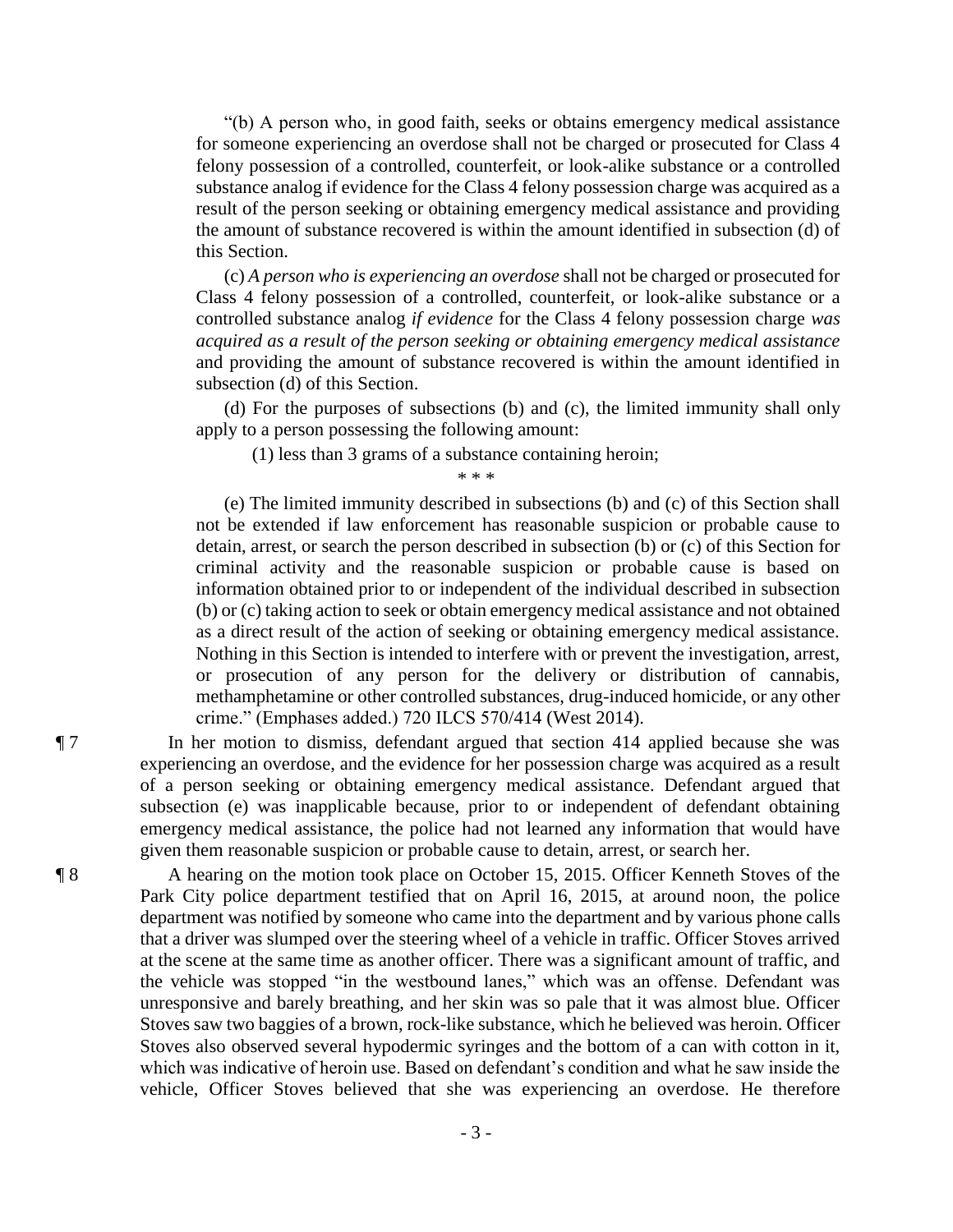administered Narcan. Defendant regained consciousness after a while, and she was then taken out of her car and transferred to a hospital via ambulance. The suspected drugs weighed about one gram.

- ¶ 9 Officer Dwayne Harrell testified that he arrived at the scene at the same time as Officer Stoves. There was normal noon "rush hour" traffic, and the car was not "parked correctly." Defendant was slumped over and beginning to turn blue. She was unresponsive and had labored breathing. A couple of needles and a substance in the cup holder were in plain sight, and these objects led the officers to believe that defendant's condition was the result of a "drug episode."
- ¶ 10 At the hearing, defendant argued that section 414 applied because the officers were responding to reports of an unresponsive person, she was clearly experiencing an overdose, and she was clearly receiving emergency medical assistance. Defendant argued that she was not required to have sought medical assistance for herself, as it would be difficult for anyone experiencing an overdose to seek such assistance and the statute uses the phrase "seek or obtain." Defendant maintained that she was therefore immune from prosecution under section 414.
- ¶ 11 The State argued that the statute's purposes are to protect a person who seeks medical treatment for an overdose and to protect a third party who calls for help or accompanies a person experiencing an overdose. The State asserted that this situation was different because the police had probable cause to detain defendant before they arrived at the scene, based on her being in her stopped car in the middle of traffic. The State argued that the police also had probable cause upon their arrival, as they observed needles and drugs contemporaneously with seeing defendant slumped over.
- ¶ 12 The trial court stated as follows. The statute was put in place to encourage everyone to seek medical attention for drug overdoses, and it provides immunity for possession of small amounts of drugs found in such situations. The statute also has a limiting provision that, if officers have probable cause or a reasonable articulable suspicion to detain or arrest a person, the statute's immunity provision will not apply. Here, there was a stopped vehicle on a roadway and the police received information that the driver was unresponsive. Defendant took the position that it was clear from the officers' initial observations that this was a drug overdose situation because she was unresponsive. However, there were a number of things that the police could have been considering, such as alcohol intoxication. The officers were not aware of why defendant was unresponsive until they observed the drugs and paraphernalia in the vehicle, and based on their training, they then believed that she was likely overdosing. At that point, they administered Narcan to her. The "triggering fact" for defendant obtaining emergency medical assistance did not occur until the officers noticed the drugs and paraphernalia, which gave them probable cause. The trial court therefore ruled that section 414 did not apply, and it denied defendant's motion to dismiss.
- ¶ 13 A stipulated bench trial took place on November 19, 2015. The parties asked that the trial court take judicial notice of the testimony from the hearing. They further stipulated that the lab report on the suspected drugs indicated that it was four-tenths of a gram of heroin. The trial court found defendant guilty of unlawful possession of a controlled substance and not guilty of unlawful possession of hypodermic syringes.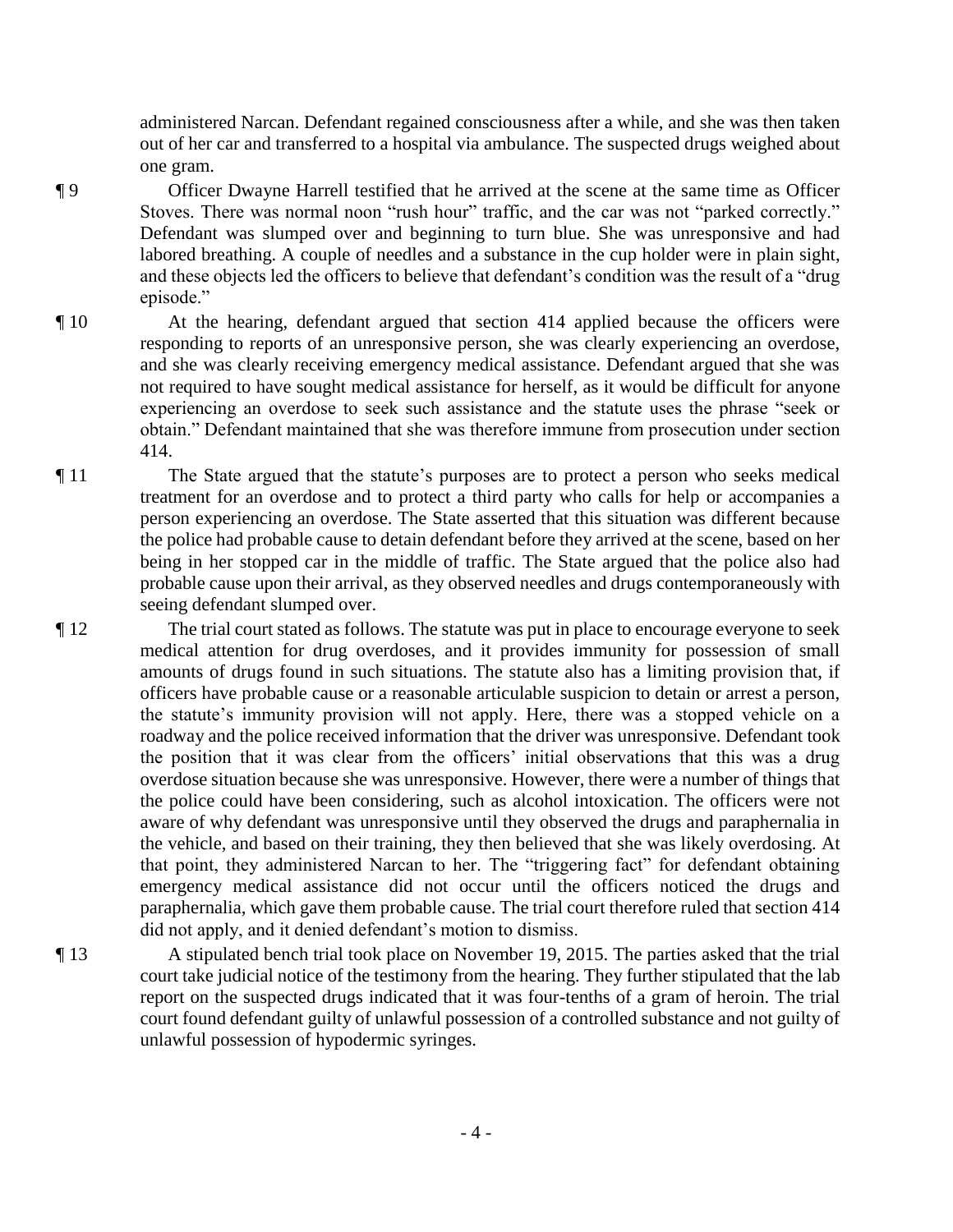- ¶ 14 On December 11, 2015, defendant filed a motion for judgment notwithstanding the verdict or, alternatively, for a new trial. She argued that the trial court erred in denying her motion to dismiss pursuant to section 414 and that she was not proven guilty beyond a reasonable doubt.
- ¶ 15 The trial court denied the motion on January 14, 2016, and then proceeded to the sentencing hearing. The State recommended that the trial court sentence defendant to six months' imprisonment in the Lake County jail and two years' probation. Defendant argued that, although she had a felony conviction and a few misdemeanor convictions, she had consistently been in treatment since the incident and was making great strides to overcome her addiction. She argued that, because she was residing in a "sober living house" and working, putting her in jail would not serve a good purpose. Defendant maintained that she was eligible for probation under section 410 and that sentencing her under that section would allow her to comply with the probation without adding another felony conviction to her record.
- ¶ 16 The trial court stated as follows. Defendant needed to get treatment and overcome her addiction because, otherwise, the next time she overdosed there might not be anyone to help. This was not a situation justifying imprisonment, but defendant did have a prior felony. Therefore, the trial court sentenced her to 18 months' felony probation and 12 months' periodic imprisonment, with release for treatment, probation obligations, and public service hours. Defendant was to perform 150 hours of public service.
- ¶ 17 Defendant timely appealed.

# ¶ 18 II. ANALYSIS

## ¶ 19 A. Section 414

- ¶ 20 Defendant first argues that the trial court erred in denying her motion to dismiss under section 414. Defendant argues that the legislature's intent in enacting section 414 was to provide individuals with immunity from prosecution for possessing a small amount of drugs in the case of an overdose. Defendant maintains that the legislature wanted to encourage people to call 911 if they were either overdosing or observing another person overdosing and to thereby save lives.
- ¶ 21 According to defendant, the trial court incorrectly reasoned that, because the officers were not aware that defendant was overdosing until after they arrived at the scene, the limited immunity from prosecution did not apply to her. Defendant argues that the drugs were found not independently but as a direct result of her obtaining emergency medical assistance. Defendant contends that the officers were following up on reports of an unresponsive person and that they did not have to be specifically told that the person was experiencing an overdose. Defendant takes the position that she "obtained" emergency medical assistance not when the officers administered Narcan but earlier, when the officers first arrived at the scene. Defendant argues that a contrary interpretation would provide immunity in a scenario where a paramedic administers Narcan before the police arrive but not in a situation where the police show up first.
- 

¶ 22 The State argues that the trial court correctly denied defendant immunity from prosecution under section 414 for two reasons. First, defendant did not actively "seek" or "obtain" emergency medical assistance for her drug overdose, as the statute requires. Rather, she was the passive, unresponsive recipient of the assistance that the officers determined she needed to reverse her drug overdose. Second, having been called to investigate a car stopped in traffic,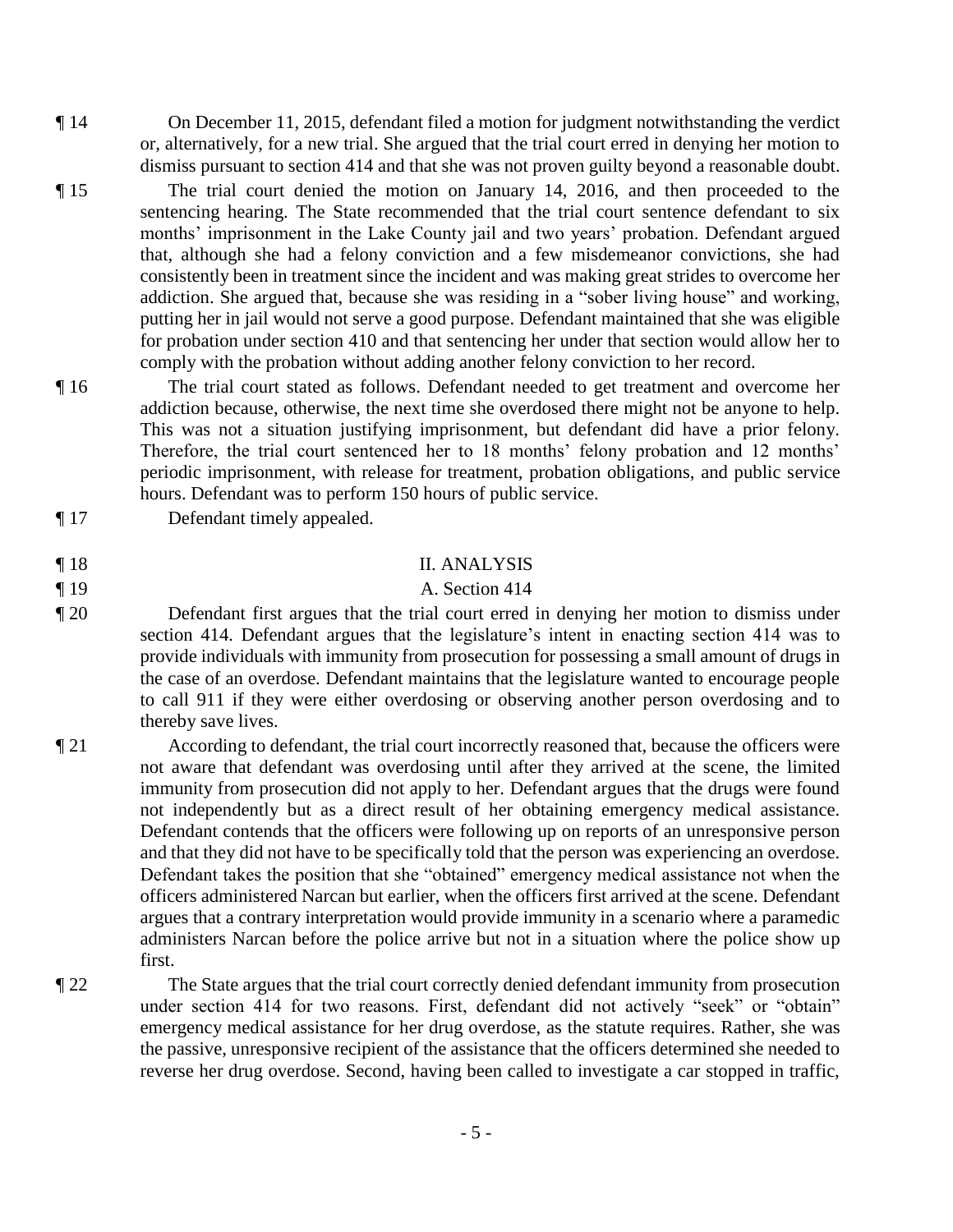the officers had a "reasonable suspicion or probable cause to detain, arrest, or search" (see 720 ILCS 570/414(e) (West 2014)), independent of treating defendant's drug overdose.

¶ 23 The State points out that the public act enacting the statute has a preamble that states, in relevant part:

> "WHEREAS, Drug-overdose deaths are the second leading cause of accidental death in the nation and deaths have increased significantly in recent years, in both the Chicago Metropolitan Area and across Illinois; and

> WHEREAS, The General Assembly finds that drug-overdose deaths could be substantially decreased if immunity from criminal prosecution for Class 4 felony violations of the Illinois Controlled Substances Act and Class 3 felony violations of the Methamphetamine Control and Community Protection Act were granted to a person possessing a small amount of the drug who, in good faith, seeks emergency medical assistance for someone experiencing a drug-related overdose and if this immunity were granted for the same Class 4 felony violations of the Illinois Controlled Substances Act and the Class 3 felony violations of the Methamphetamine Control and Community Protection Act to a person who is experiencing a drug-related overdose \*\*\*." Pub. Act 97-678, § 5 (eff. June 1, 2012) (adding 720 ILCS 570/414).

¶ 24 The State argues that neither section 414's plain language nor the public act's statement of legislative intent supports defendant's assertion that she is entitled to immunity. The State notes that section 414(c) provides immunity if evidence of the drug possession was discovered "as a result of the person seeking or obtaining emergency medical assistance." 720 ILCS 570/414(c) (West 2014). The State contends that, as shown by their dictionary definitions, the words "seek" and "obtain" require volition on the part of a person and that here defendant did not seek or obtain emergency medical assistance but passively received it as a result of citizens' reports to the police that a car was stopped in the street with an unresponsive driver. According to the State, requiring the party in need of emergency medical assistance to actively seek it is consistent with the legislature's intent, as the public act states that it wanted to decrease drug overdose deaths by providing immunity to anyone who "seeks emergency medical assistance for someone experiencing a drug-related overdose" and to the person "who is experiencing a drug-related overdose." Pub. Act 97-678, § 5 (eff. June 1, 2012). The State asserts that it would serve no purpose to provide immunity to someone who receives emergency medical assistance while unconscious, like defendant, because she could be neither encouraged nor discouraged from acting in her own self-interest.

¶ 25 The State also argues that defendant is disqualified under section 414(e). It points out that the police were called to investigate a car stopped in traffic with an unresponsive driver and that, upon arrival, the officers immediately found evidence of heroin use. The State argues that this is a classic example of the police "community caretaking" function. The State analogizes this case to *People v. McDonough*, 239 Ill. 2d 260 (2010). There, an officer observed a car stopped on the shoulder of a busy highway, and he stopped to see whether the occupants needed any assistance. *Id.* at 262-63. He activated his lights for safety because it was dark and there was a lot of traffic. *Id.* When the defendant rolled down the driver's window, the officer smelled alcohol on his breath. *Id.* at 263. Our supreme court held that at this point the officer acquired the reasonable suspicion necessary to detain and investigate the defendant. *Id.* at 274. The State argues that the same principle applies here, in that the immediate discovery of drugs and paraphernalia provided probable cause to arrest defendant.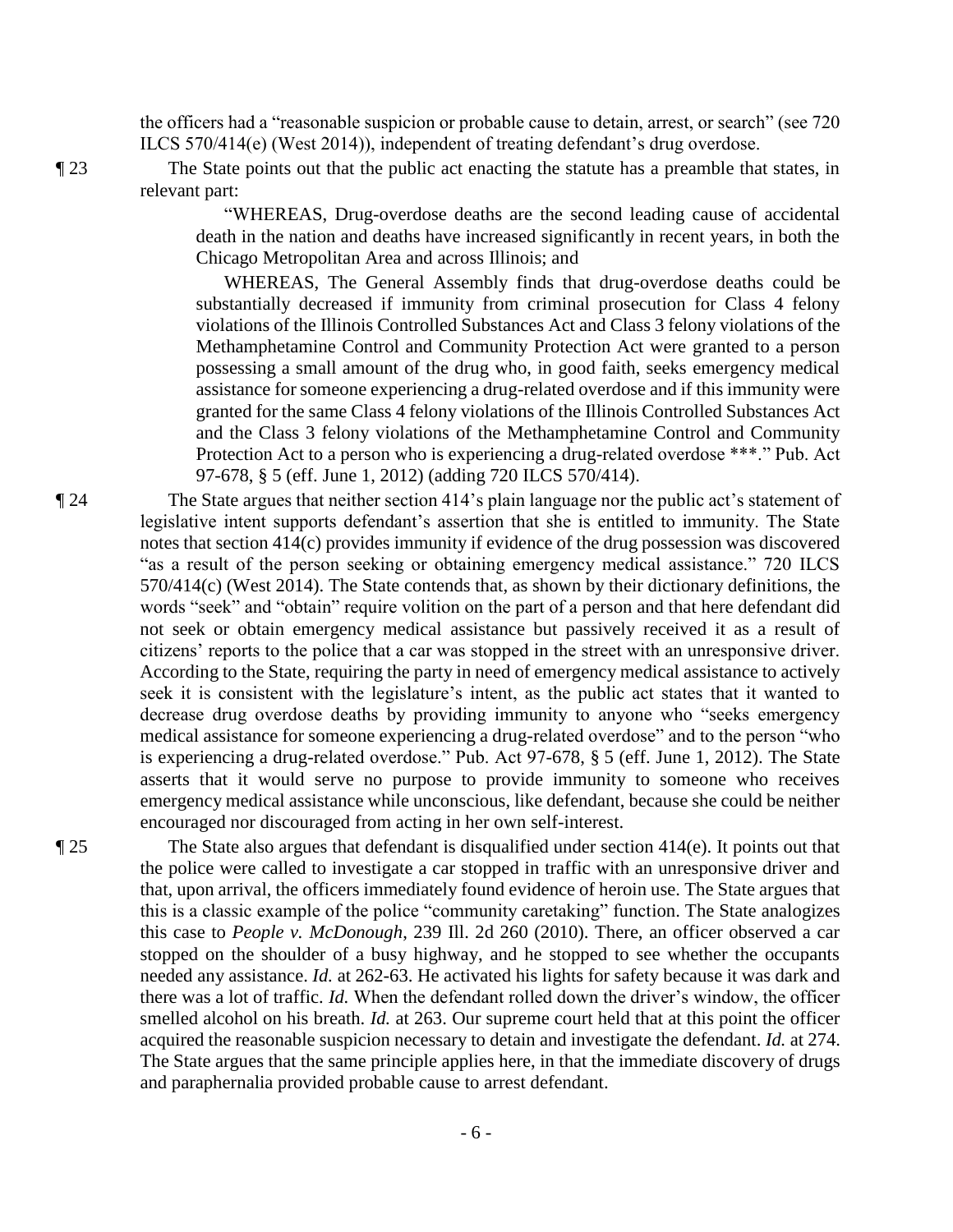- ¶ 26 Defendant responds that the State's argument that she did not seek or obtain emergency medical assistance due to her unconscious state should be stricken because the State cites only dictionary definitions and no proper legal authority. She argues that the argument is also without merit, as it is clear that she obtained emergency medical assistance through the efforts of third parties. Defendant argues that the clear legislative intent of section 414 was to save lives from accidental drug overdoses and that any ambiguity in the statute must be construed in her favor pursuant to the rule of lenity. See *People v. Williams*, 2016 IL 118375, ¶ 15 (the rule of lenity requires that any ambiguity in a criminal statute be resolved in the manner that favors the accused).
- ¶ 27 Defendant further argues that community caretaking is an exception to the fourth amendment and is not relevant in this case. Defendant argues that her position is not that the evidence should be suppressed under the fourth amendment because the officers seized her before they had probable cause but rather that she is immune from prosecution under section 414.
- ¶ 28 In construing a statute, our primary objective is to ascertain and give effect to the legislature's intent, which is best indicated by the statute's plain language. *People v. McFadden*, 2016 IL 117424, ¶ 26. We give undefined terms their ordinary and popularly understood meanings. *Skaperdas v. Country Casualty Insurance Co.*, 2015 IL 117021, ¶ 15. Words and phrases should be viewed in light of other relevant provisions of the statute, rather than in isolation. *Valfer v. Evanston Northwestern Healthcare*, 2016 IL 119220, ¶ 22. In determining the statute's plain meaning, we may also consider the reason for the law, the problems that the legislature intended to remedy, the purposes it sought to achieve, and the consequences of construing the statute in a particular manner. *McFadden*, 2016 IL 117424, ¶ 26. We will presume that the legislature did not intend an absurdity, inconvenience, or injustice. *Valfer*, 2016 IL 119220, ¶ 22. Statutory interpretation presents a question of law, which we review *de novo*. *McFadden*, 2016 IL 117424, ¶ 26. The construction of section 414 is an issue of first impression.
- ¶ 29 In looking at the statute as a whole, it is apparent that section 414 is a type of "good Samaritan" law. Our supreme court has noted that "the term 'good Samaritan' derives from the biblical parable found at Luke 10:30-37, and refers to 'one who compassionately renders personal assistance to the unfortunate.' " *Home Star Bank & Financial Services v. Emergency Care & Health Organization, Ltd.*, 2014 IL 115526, ¶ 40 (quoting Webster's Third New International Dictionary 979 (2002)). The broad purpose of good Samaritan statutes is to encourage the voluntary aid of others who are in imminent danger by removing the rescuer's fear of liability. See *id.*; *Parra v. Tarasco, Inc.*, 230 Ill. App. 3d 819, 825 (1992). Here, subsection 414(b) would clearly apply to a situation in which two friends are using drugs together, one person overdoses, and the friend calls for emergency assistance; the statute allows the friend to make the call without the fear that he or she will be charged for drug possession as a result, provided that the specific requirements of subsection 414(b) are met, including the small amounts of drugs.
- 

¶ 30 Section 414(b) does not apply in this particular case because defendant did not seek or obtain emergency medical assistance for another. Rather, she was a "person who [was] experiencing an overdose," which makes section 414(c) potentially applicable. 720 ILCS 570/414(c) (West 2014). Under section 414(c), a person experiencing an overdose will not be charged with or prosecuted for a Class 4 felony possession of a controlled substance if the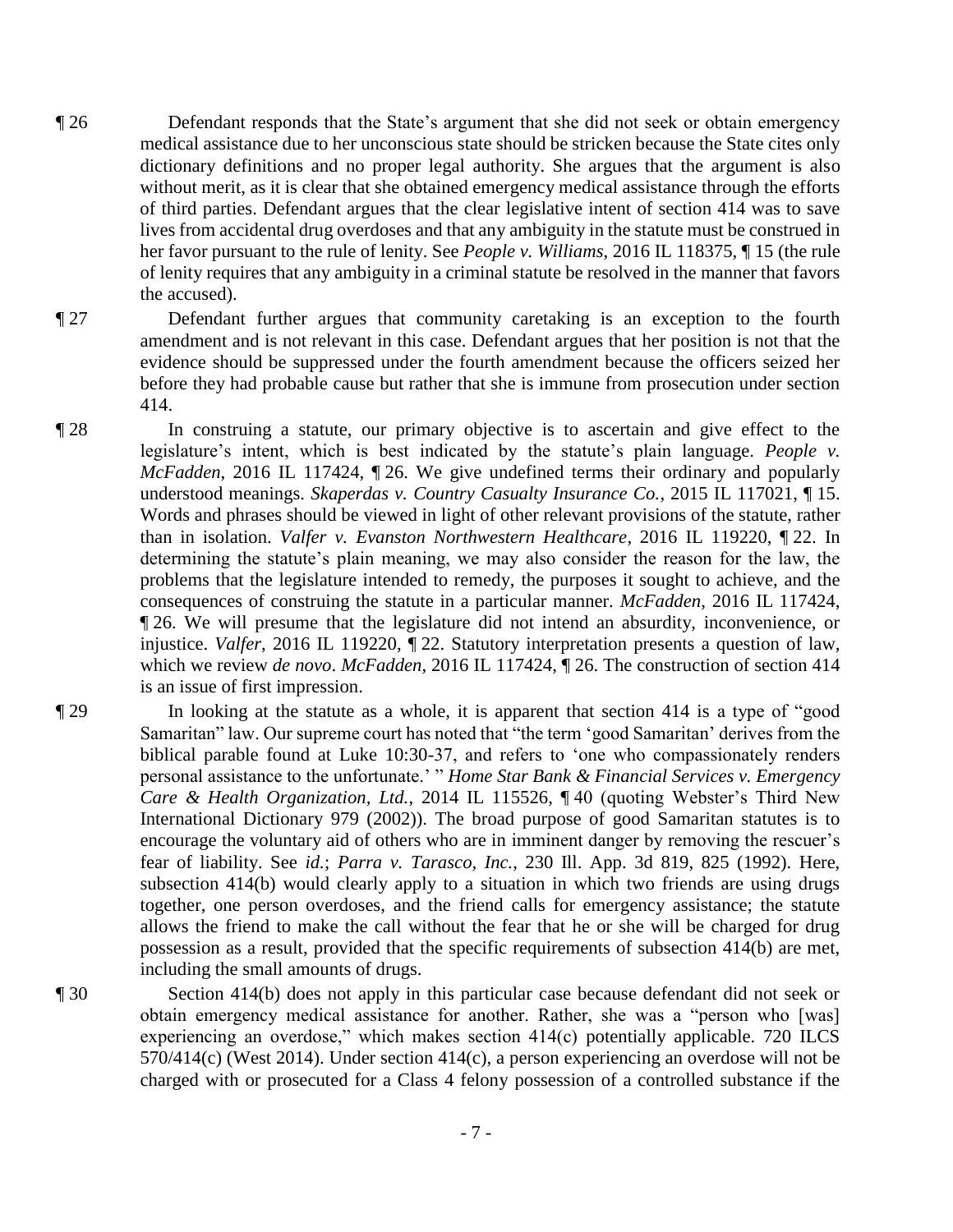"evidence [for the charge] was acquired as a result of the person seeking or obtaining emergency medical assistance." *Id.*

- ¶ 31 Contrary to defendant's assertion, the State did not forfeit its argument that defendant could not have sought or obtained emergency medical assistance when she was unresponsive. The State cited authority for construing statutes according to their plain meaning, and it was free to argue what that plain meaning was. Moreover, courts look to dictionaries to give words their ordinary and popularly understood meanings (see *LeCompte v. Zoning Board of Appeals*, 2011 IL App (1st) 100423, ¶ 29), so the State likewise could look to dictionary definitions to support its position.
- ¶ 32 In its brief and at oral argument, the State asserted that both "seek" and "obtain" require affirmative action. Merriam-Webster provides that the "[s]imple [d]efinition" of "seek" is "to search for (someone or something)"; "to try to find (someone or something)"; "to ask for (help, advice, etc.)"; and "to try to get or achieve (something)." Merriam-Webster Dictionary, http://www.merriam-webster.com/dictionary/seek (last visited Aug. 23, 2016). Its definition of "obtain" is "to gain or get (something)[,] usually by effort" and "to continue to be accepted or in use." Merriam-Webster Dictionary, http://www.merriam- webster.com/dictionary/obtain (last visited Aug. 23, 2016).
- ¶ 33 Thus, to "seek" requires proactivity, and here defendant was unconscious, so she could not be said to have "sought" emergency medical attention. However, the definition of "obtain" is "to gain or get (something)" (*id.*), and here defendant "got" emergency medical attention. The definition further states that the gaining or getting is "usually by effort," but it does not state or imply that it must be by effort. Accordingly, defendant "obtained" emergency medical assistance from the police officers in that they injected her with Narcan and revived her. As such, contrary to the State's argument, section 414(c) can cover situations in which individuals passively obtain emergency medical assistance.

¶ 34 That being said, for immunity to apply, section 414(c) also requires that the evidence of the drug possession was "acquired as a result of" the person seeking or obtaining emergency medical assistance. See 720 ILCS 570/414(c) (West 2014). Thus, here the question remains whether the evidence of defendant's drug possession, namely, the substance appearing to be heroin, the hypodermic syringes, and the bottom of a can that had cotton in it, was "acquired as a result of" defendant obtaining emergency medical assistance. Defendant takes the position that she "obtained" emergency medical assistance when the officers first arrived at the scene, as opposed to when they administered Narcan. We disagree, as defendant did not "gain or get" emergency medical assistance when the officers arrived. Rather, defendant got the emergency medical assistance only after they viewed her, confirmed that she was unresponsive, and saw suspected drugs and drug paraphernalia in the car. At that point, they believed that she was suffering from a drug overdose, and they provided emergency medical assistance in the form of Narcan. In other words, the officers obtained evidence of defendant's drug use and possession by viewing objects in plain sight in the car when they arrived, and they did not acquire the evidence "as a result of" providing defendant with emergency medical assistance. Indeed, the officers provided emergency medical assistance as a result of viewing evidence of drug use and possession, not the reverse.

¶ 35 We do not find persuasive defendant's argument that such an interpretation is unreasonable because it allows a person to receive immunity if a paramedic administers Narcan before the police arrive but not if the police get to the scene first. Such a scenario presents too many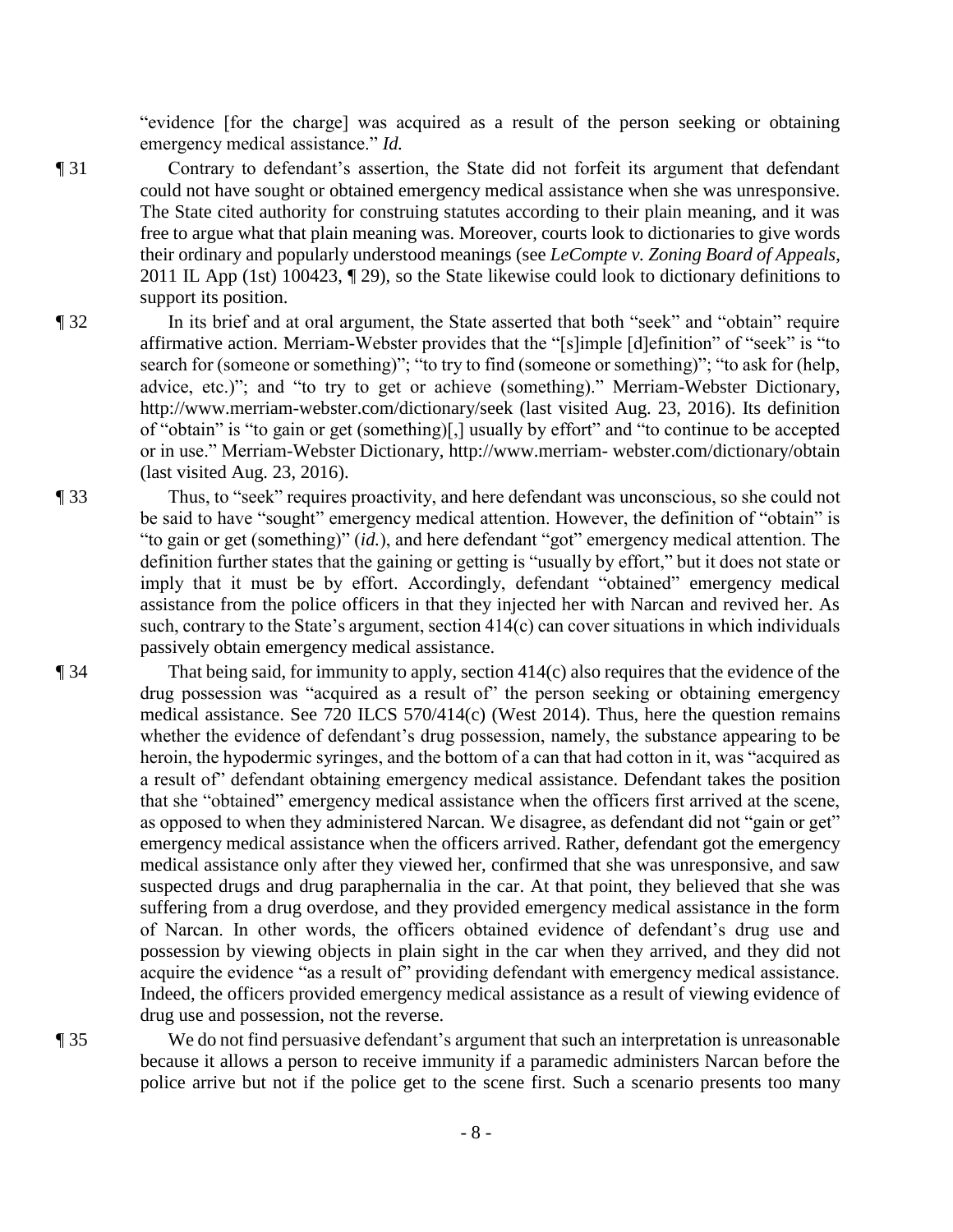variables to provide a convincing contrast. For example, if a driver called for emergency medical assistance for a drug overdose before passing out, it is *arguable* that any evidence of drug possession subsequently collected would be a result of the driver seeking or obtaining emergency medical assistance, so immunity could *arguably* apply regardless of whether the police or an ambulance arrived first. That is, in the hypothetical, the driver sought emergency medical assistance, and thus anything the police viewed afterward would *arguably* be a result of the driver seeking that assistance. Even under the present facts, it is still *arguable* that, if paramedics had arrived before the police officers, the evidence of drug possession would not be a result of defendant obtaining emergency medical assistance, as the evidence was clearly and immediately visible before any assistance was administered. For immunity to apply under section 414(c), the evidence of drug possession must be "acquired as a result of the person seeking or obtaining emergency medical assistance," which did not occur here.

¶ 36 Even if, *arguendo*, section 414(c) applied in this case, we agree with the State that the exception in section 414(e) constitutes an independent bar to immunity. The State discusses the "community caretaking" doctrine in conjunction with section 414(e), but we agree with defendant that the doctrine is not directly relevant here, as defendant is not seeking to suppress evidence under the fourth amendment. See *People v. Luedemann*, 222 Ill. 2d 530, 546 (2006) ("Courts use the term 'community caretaking' to uphold searches or seizures as reasonable under the fourth amendment when police are performing some function other than investigating the violation of a criminal statute.").

¶ 37 Again, section 414(e) states that the immunity:

"shall not be extended if law enforcement has reasonable suspicion or probable cause to detain, arrest, or search the person described in subsection (b) or (c) of this Section for criminal activity and the reasonable suspicion or probable cause is based on information obtained prior to or independent of the individual described in subsection (b) or (c) taking action to seek or obtain emergency medical assistance and not obtained as a direct result of the action of seeking or obtaining emergency medical assistance." 720 ILCS 570/414(e) (West 2014).

- ¶ 38 The question here is whether the police had "reasonable suspicion or probable cause to detain, arrest, or search" defendant "for criminal activity and the reasonable suspicion or probable cause [was] based on information obtained prior to or independent of" defendant "taking action to seek or obtain emergency medical assistance and not obtained as a direct result of the action of seeking or obtaining emergency medical assistance." *Id.* As discussed, defendant never sought emergency medical assistance, and she did not obtain emergency medical assistance until the officers injected her with Narcan. Prior to that time, the officers observed defendant's condition and saw a brown, rock-like substance, syringes, and the bottom part of a can containing cotton that were in plain view in the car.
- ¶ 39 An officer has probable cause to arrest a person if he or she knows facts that would lead a reasonably cautious person to believe that the individual has committed an offense. *People v. Taylor*, 2016 IL App (2d) 150634,  $\P$  49. In general, when an officer observes illegal drugs in plain view, the officer has probable cause to seize the contraband and arrest the vehicle's occupants. See *People v. Leggions*, 382 Ill. App. 3d 1129, 1134 (2008); *People v. Walters*, 256 Ill. App. 3d 231, 238 (1994). Thus, before rendering emergency medical assistance in the form of the Narcan injection, the officers here had probable cause to arrest defendant for unlawful possession of a controlled substance because they viewed defendant's condition and saw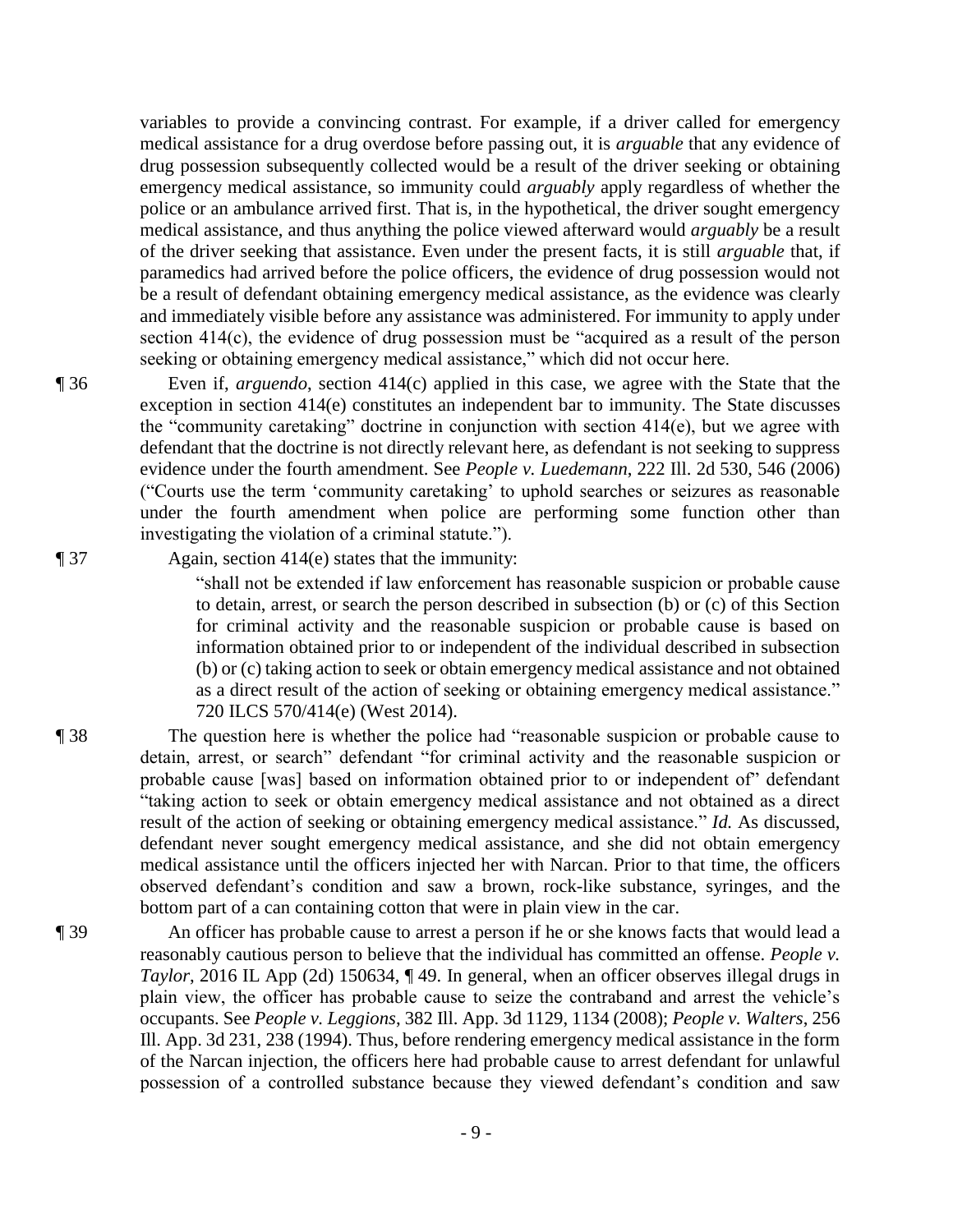suspected drugs and drug paraphernalia. Stated differently, the officers' probable cause was based on information they acquired before defendant obtained emergency medical assistance from them, and the evidence was not a direct result of defendant obtaining emergency medical assistance. See 720 ILCS 570/414(e) (West 2014). Accordingly, even if section 414(c) initially provided defendant with immunity, section 414(e) prohibited the application of that immunity. We therefore conclude that the trial court did not err in denying defendant's motion to dismiss the charges under section 414.

### ¶ 40 B. Defendant's Sentence

¶ 41 Defendant next argues that her sentence is excessive. She notes that, at the sentencing hearing, her counsel requested that she be sentenced to first-offender probation under section 410 of the Act (720 ILCS 570/410 (West 2014)). Her counsel argued that she was educated, was progressing in her recovery program, and had no prior drug-offense convictions. Defendant argues that, although the trial court commented at great length on her drug use and addiction, it did not mention the request for section 410 probation. Defendant contends that the trial court abused its discretion by not even considering or making findings regarding section 410 probation.

¶ 42 Section 410 states, in relevant part:

"Whenever any person who has not previously been convicted of, or placed on probation or court supervision for any offense under this Act or any law of the United States or of any State relating to cannabis or controlled substances, pleads guilty to or is found guilty of possession of a controlled or counterfeit substance under subsection (c) of Section 402 or of unauthorized possession of prescription form under Section 406.2, the court, without entering a judgment and with the consent of such person, may sentence him or her to probation." *Id.*

If an individual successfully completes section 410 probation, he or she may have a conviction essentially expunged. See 720 ILCS 570/410(g) (West 2014). The trial court has the discretion to grant or deny section 410 probation. *People v. Miller*, 2014 IL App (2d) 120873, ¶ 34. If a sentence is within the statutory limits, it will not be labeled an abuse of discretion unless it is at variance with the spirit and the purposes of the law or is manifestly disproportionate to the offense's nature. *People v. Bryant*, 2016 IL App (1st) 140421, ¶ 14.

¶ 43 We conclude that defendant has forfeited her argument. To preserve a claim of a sentencing error, a defendant must make a contemporaneous objection and raise the issue in a written postsentencing motion. *People v. Walsh*, 2016 IL App (2d) 140357, ¶ 16. Here, although defendant requested section 410 probation during the sentencing hearing, she did not file any postsentencing motion, thereby forfeiting the issue for review.

¶ 44 Even if not forfeited, defendant's argument is without merit. As the State points out in its brief, "[a] sentencing judge is presumed to have considered all relevant factors, including the mitigating evidence presented, unless the record affirmatively shows otherwise." *People v. Chirchirillo*, 393 Ill. App. 3d 916, 927 (2009). Here, nothing in the record affirmatively shows that the trial court failed to consider section 410 probation. In fact, the trial court stated that it "considered the arguments and *recommendations* of the attorneys in this case." (Emphasis added.) We further find no abuse of discretion in not sentencing defendant to such probation, as defendant had a prior felony conviction and some misdemeanor convictions and the presentence investigation report found that defendant had a significant substance abuse